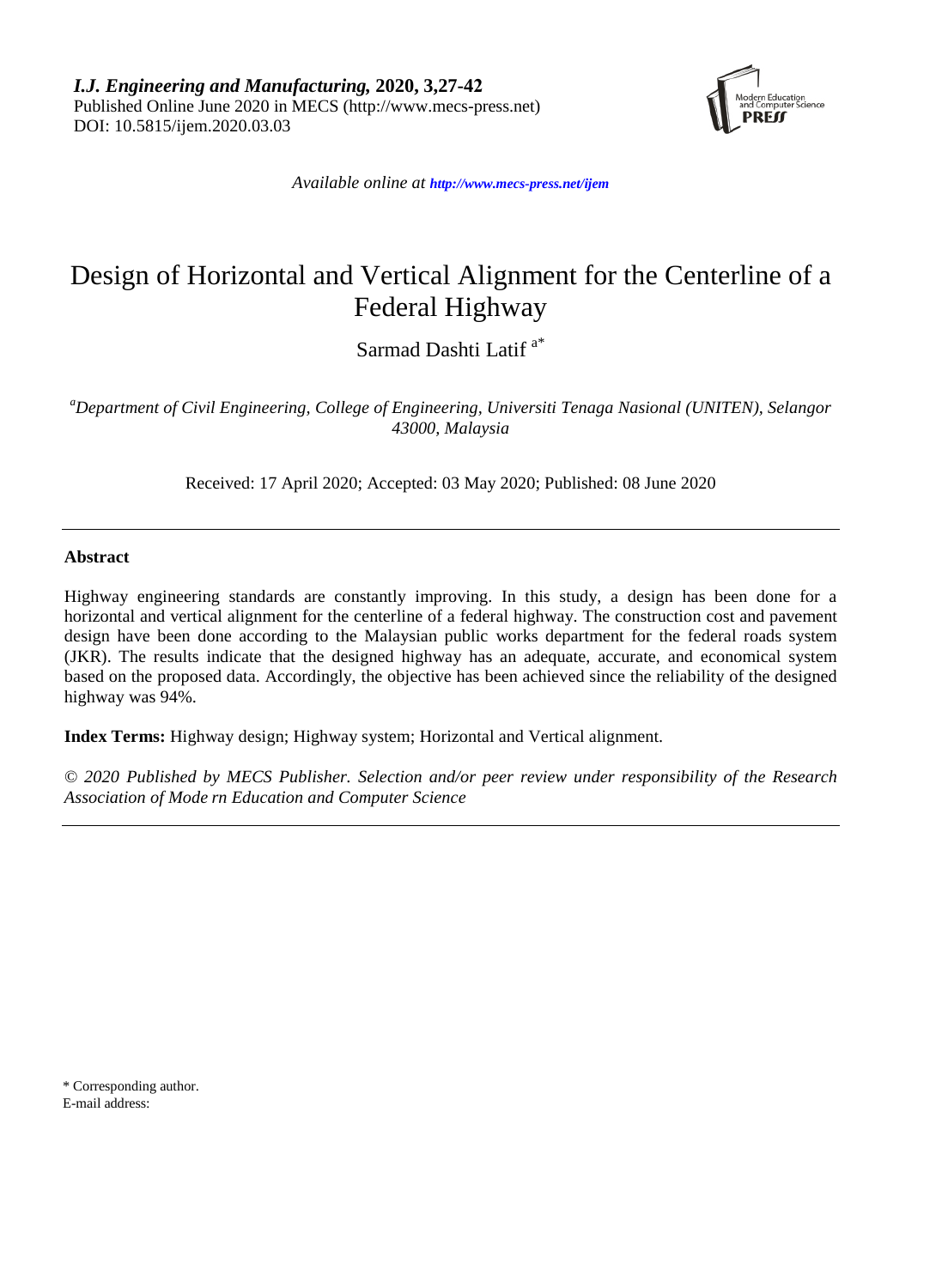# **1. Introduction**

In the civil engineering program, there are many branches, and highway engineering is one of these disciplines which consists of planning, designing, constructing, maintaining roads, bridges, and tunnels. The above steps are to ensure the safety and the effectiveness of transportation for people and for goods as well. Highway engineering standards are constantly improving. Highway planners must take into account potential traffic flows, design of highway intersections/interchanges, geometric alignment and design, road surface materials and design, surface thickness structure and maintenance of pavements. Autobahn planning includes forecasting existing and potential levels of traffic on a road network. Highway engineers are committed to anticipating and evaluating all potential civil impacts of road systems. Some considerations include adverse environmental effects, such as noise emissions, air pollution, water pollution, and other environmental impacts. Developed countries are increasingly faced with high maintenance costs associated with aging motorways. The growth of the motor industry and subsequent economic growth have generated a market for cleaner, better-performing, less congested highways. In the past, the growth of trade, educational institutions, housing, and defence has drawn primarily from government budgets, rendering funding of public highways a challenge [1].

Highways are required to guarantee comfort and protection for users, allow efficient operation of traffic and at the same time attract the least possible construction and maintenance costs. Highways are often expected to inflict minimal environmental harm and to be ethically pleasing in the finished form. Geometric architecture is the way by which certain specifications are met. As the Nigerian Federal Ministry of Works (FMW) Highway Manual describes it, "geometric design focuses on practical measures providing for effective and sufficient road service, as well as providing for all the relevant information that makes roads secure and consistent with the social and environmental circumstances surrounding the route" [2].

Nevertheless, in recent years there has been a movement away from the segregation of traffic, driven by changes in design and urban planning. Instead, street design and traffic engineering saw a change in emphasis from cars to pedestrians as a means of creating a safer atmosphere, notably by allocating more space to the latter and eliminating features such as street furniture, signage, delineation and kerbs. Notable examples include the Complete Streets project in the US and the idea of public space in the UK [3].

Security management is a systemic mechanism that seeks to reduce traffic incidents and their severity [4]. The relationship between man/machine and road transport systems is unpredictable and presents a challenge to road safety management. The secret to increasing the safety of road systems is planning, building and maintaining them to be much more tolerant of the normal extent of this man/machine contact with highways. Over the years, technical advancements in road engineering have enhanced the design, construction and maintenance methods used. Such developments have provided for the latest advancements in road safety [5].

Through ensuring that all problems and opportunities are defined, addressed and enforced as appropriate, they can be evaluated at any level of road preparation, design, construction, maintenance, and operation in order to improve the protection of our highway systems.

Nowadays, road safety is a complex phenomenon depending on lots of different factors and interactions. In other words, in order to deliver the biggest possible impact, we need to ensure that safe vehicles are driven by safe drivers on safe roads. Therefore, the objective of this study is to design a safe, economical, and efficient highway system in order to decrease the road accidents, and the durations of the travel.

# **2. Literature Review**

In 2002, about 25 percent of fatal accidents occurred in the United States at horizontal curves [6]. Moreover, past work has also shown that the average crash rate in the curve is around 3 times higher than that in tangents [6,7]. However, sharper curves have higher injury rates than those with longer radii [8]. Overall, almost three-quarters of the fatal horizontal curve accidents that took place in the United States in 2002 were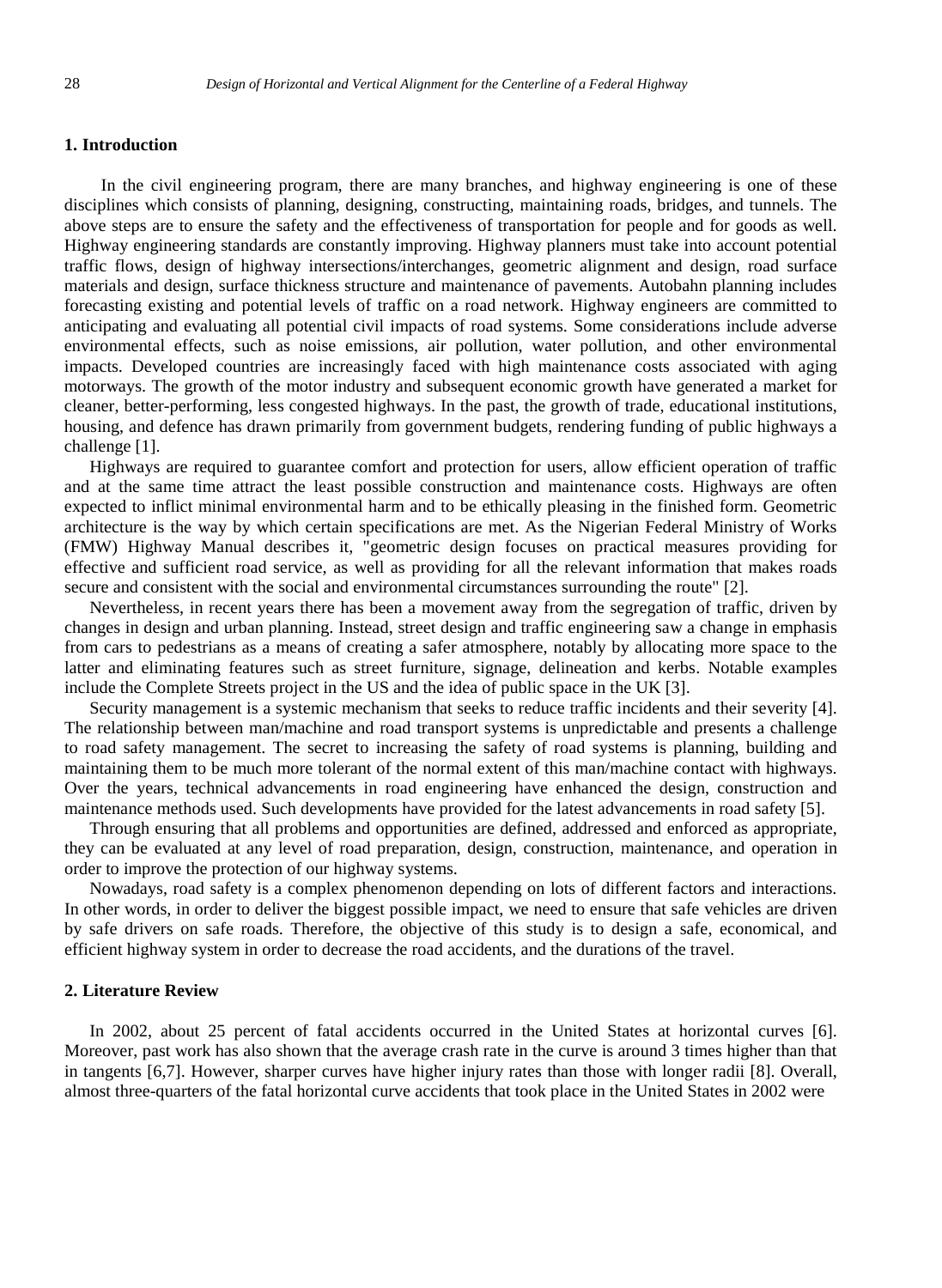all in rural areas and around the same proportion of those accidents were single-vehicle run-off-the-road incidents [6]. Many exit lanes and/or single-vehicle traffic accidents occur on or near horizontal curves. Approximately 32 per cent of road fatalities in Minnesota between 2001 and 2005 were single-vehicle run-off-the-road accidents. However, over 50 percent of the deaths in rural Minnesota (i.e. outside the metropolitan area of Twin Cities) were caused by lane departures. This percentage rises to over 60 percent along Minnesota's local rural roads. Overall, county roads in Minnesota suffer nearly half of the state's annual road deaths and have a fatal accident rate that is 20 per cent higher than comparable roads in the state highway system [9].

Recently, some new work on the horizontal curve related to crash prediction has also been published [10,11]. In 2009 Easa et al. introduced multiple crash prediction models that tried to take into account the three-dimensional existence of road curves [10]. The models built were based on crash data from the Highway Safety Information System (HSIS) for curved road segments with specific horizontal and vertical features or components. The horizontal curve characteristics represented by variables in the final crash prediction models included curvature degree and longitude. It should be noted that curve radii are inversely connected and diminish with curvature degree. Additionally, these findings generally agree with those mentioned above. The expected frequency of crashes along a roadway segment increased with curvature and curve length. Schneider, et al. have also recently built models for truck crashes along horizontal curves [11]. Such models also used curve length and curvature degree as statistically significant variables and, not surprisingly, the number of truck crashes forecasted to increase with both [11].

Bonneson, et al. conducted more recent research based on estimation of rural horizontal curve speed [12]. Nonetheless, there were very different findings and methodology than the ones used by Fitzpatrick, et al. [12,13]. Fitzpatrick et al. developed horizontal curve speed prediction models for various circumstances of vertical grade and used radius as the only variable model. On the other hand, Bonneson, et al.'s 85th percentile curve models were designed for multiple tangent approach speeds and included several variables. Bonneson, et al. (along with some other researchers) concluded that this aspect (i.e. approach speed) has a significant impact on the choice of horizontal curve speed. They also established that drivers with curve geometry or speed tend to change or alter their side friction demands. Drivers tend to have lower demands on side friction on more incremental higher velocity curves (i.e. greater radius) and are able to tolerate higher side friction on sharper curves. It was also concluded, however, that the effect of super-altitude on horizontal curve speed was not as important as the impacts of radius and tangent approach speed [12].

Overall, the Bonneson, et al. proposed parabolic horizontal curve speed prediction model provides over-altitude, radius and tangent approach velocity as input [12]. The model's projected 85th percentile horizontal curve speed increases with radius for a given overrise and 85th percentile tangent speed. However, it was found that the model's predictive capability also improved when the actual radius of the "vehicle course" was used instead of the curve radius built or constructed. A vehicle's actual route 5 around a circular curve is more like a spiral and vehicles are heading towards the middle of the road. The Bonneson, et al. model did not include the vertical grade impacts (such as Fitzpatrick, et al. above) because their database did not include curves with a large range of this feature [12,13,14].

# **3. Details of the Project**

#### *3.1 Illustration of the project*

A federal highway is going to be constructed to join the points of A and B according to the topographic map that is given. The length of the proposed federal highway is designed depending on the geometric design guideline which is provided in the standard of JKR. As there are many classes of highway such as (U1a, U1, U2, U3, U4, U5, and U6) each referring to different speeds and from different types of Areas such as (Type l, Type ll, and Type lll). This highway project is designed referring to the highest design standard U6 Type l Area of 100 km/h. Vertical curve and horizontal curve were designed, in which the crest curve designed at the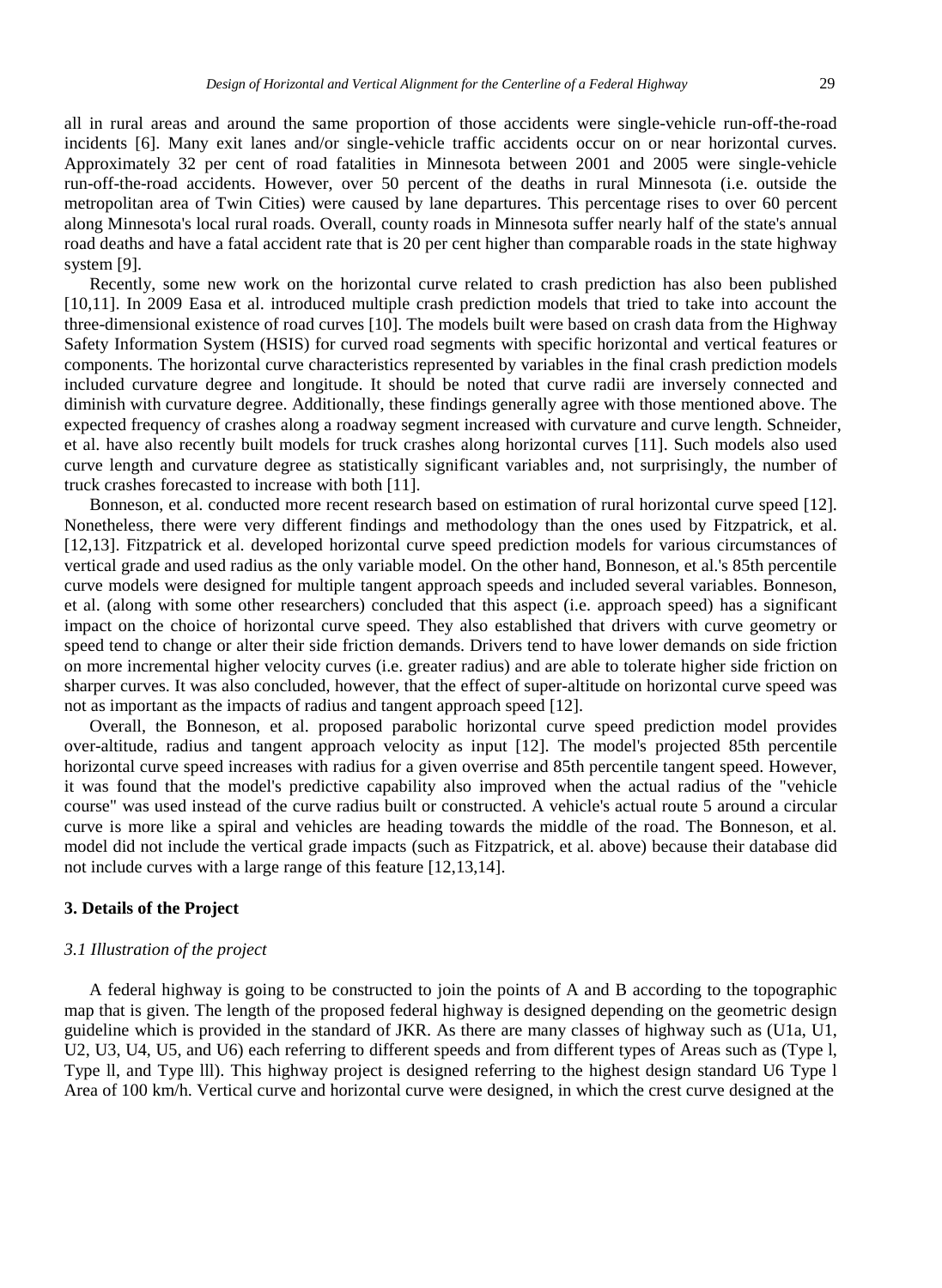beginning of the highway and sag curve at the end of the highway. The radius we designed is enough to allow the driver move safely from one line and to curve without any problem or without any need to transition or curve. On our highway design, the lanes are wide enough so this allows the drivers to drive and move from one side of the lane to another side [15]. The geometric design of the highway is illustrated in Table 1 according to the Malaysian public works department for the federal roads system (JKR). The alignment design of the highway is shown in Fig. 1. The designed horizontal alignment of the highway is shown in Fig. 2. The Elevation of Highway - (Side – Front) is shown in Fig. 3. A Graph Sample Showing the Design of Highway Using AutoCAD is shown in Fig. 4.

Table 1. The Geometric Design of Highway [U6 Road, Type Area 1] according to the Malaysian public works department for the federal roads system (JKR).

| <b>Design Criteria</b> | <b>JKR</b> Standard                              | <b>Proposed</b>                         | <b>Remark</b> |  |  |
|------------------------|--------------------------------------------------|-----------------------------------------|---------------|--|--|
| Access control         | FULL.                                            | FULL.                                   | OK            |  |  |
| Design Speed           | $100$ km/hr                                      | $100$ km/h                              | OK            |  |  |
| Lane Width             | $3.65 \text{ m}$                                 | $3.65 \text{ m}$                        | OK            |  |  |
| Shoulder Width         | 3.00 <sub>m</sub>                                | 3.00 <sub>m</sub>                       | OK            |  |  |
| Median Width           | $4.0$ m (minimum)<br>12.0 m (desirable)          | $4.0$ m (minimum)<br>12.0 m (desirable) | OK            |  |  |
| Marginal Strip Width   | $0.50 \text{ m}$                                 | 0.50 <sub>m</sub>                       | OK            |  |  |
| Minimum Reserve Width  | 60 <sub>m</sub>                                  | 60 <sub>m</sub>                         | OK            |  |  |
| <b>SSD</b>             | $205 \text{ m}$                                  | 350 <sub>m</sub>                        | OK            |  |  |
| <b>PSD</b>             | N/A                                              | N/A                                     | OK            |  |  |
| Minimum Radius         | $465 \text{ m}$                                  | $470 \text{ m}$                         | OK            |  |  |
| Maximum Superelevation | 0.06                                             | 0.06                                    | OK            |  |  |
| Grade                  | Minimum: $0.5\%$<br>Desirable: 3%<br>Maximum: 6% | Minimum: 0.5 %<br>Maximum: 1.00%        | OK            |  |  |
| K value                | $60$ (crest)<br>$40$ (sag)                       | 333.33 (crest)<br>333.33 (sag)          | OK            |  |  |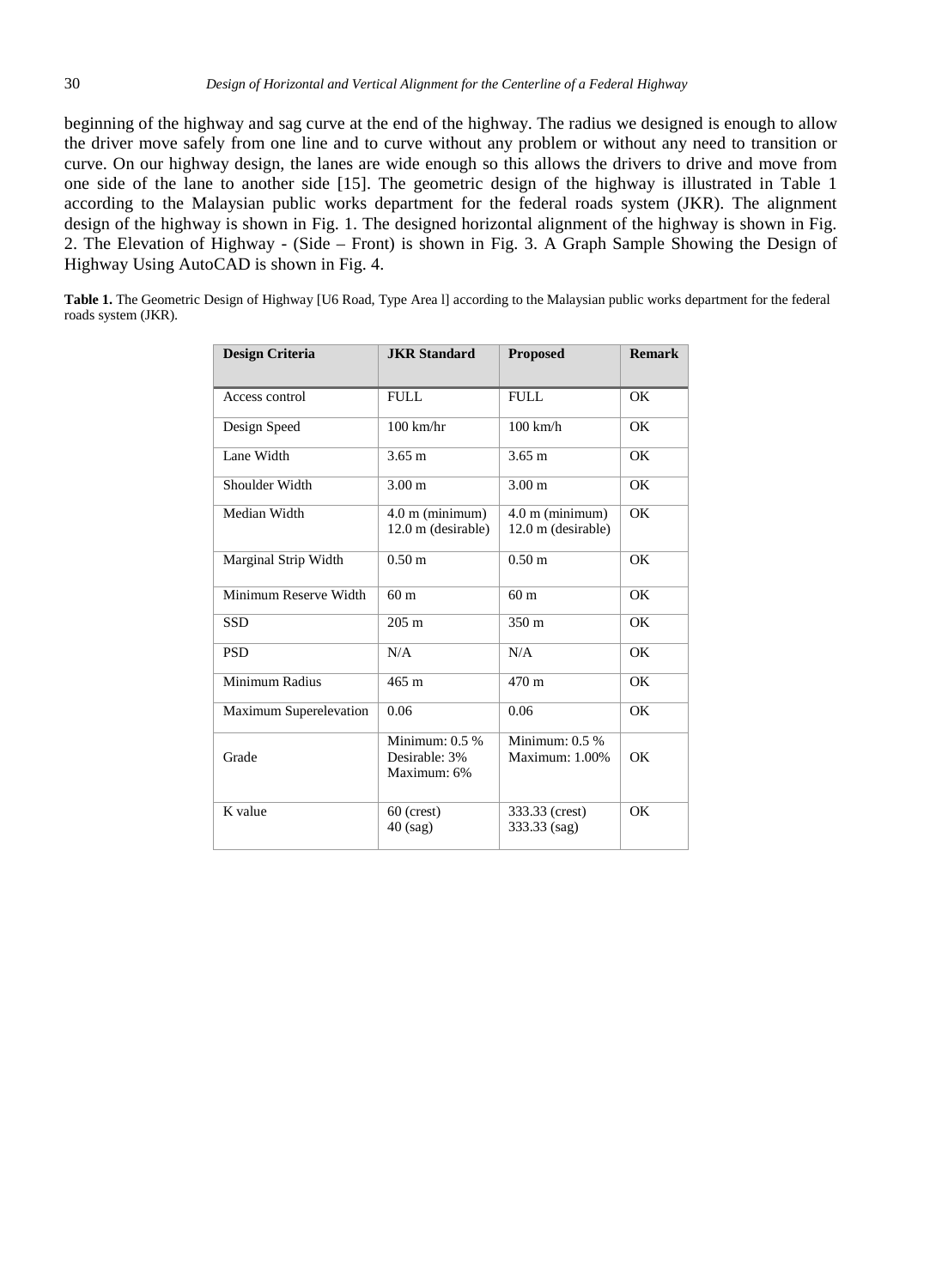

**Fig.1.** The Alignment Design of Highway – Plan.



**Fig.2.** The Horizontal alignment and curve Design of Highway.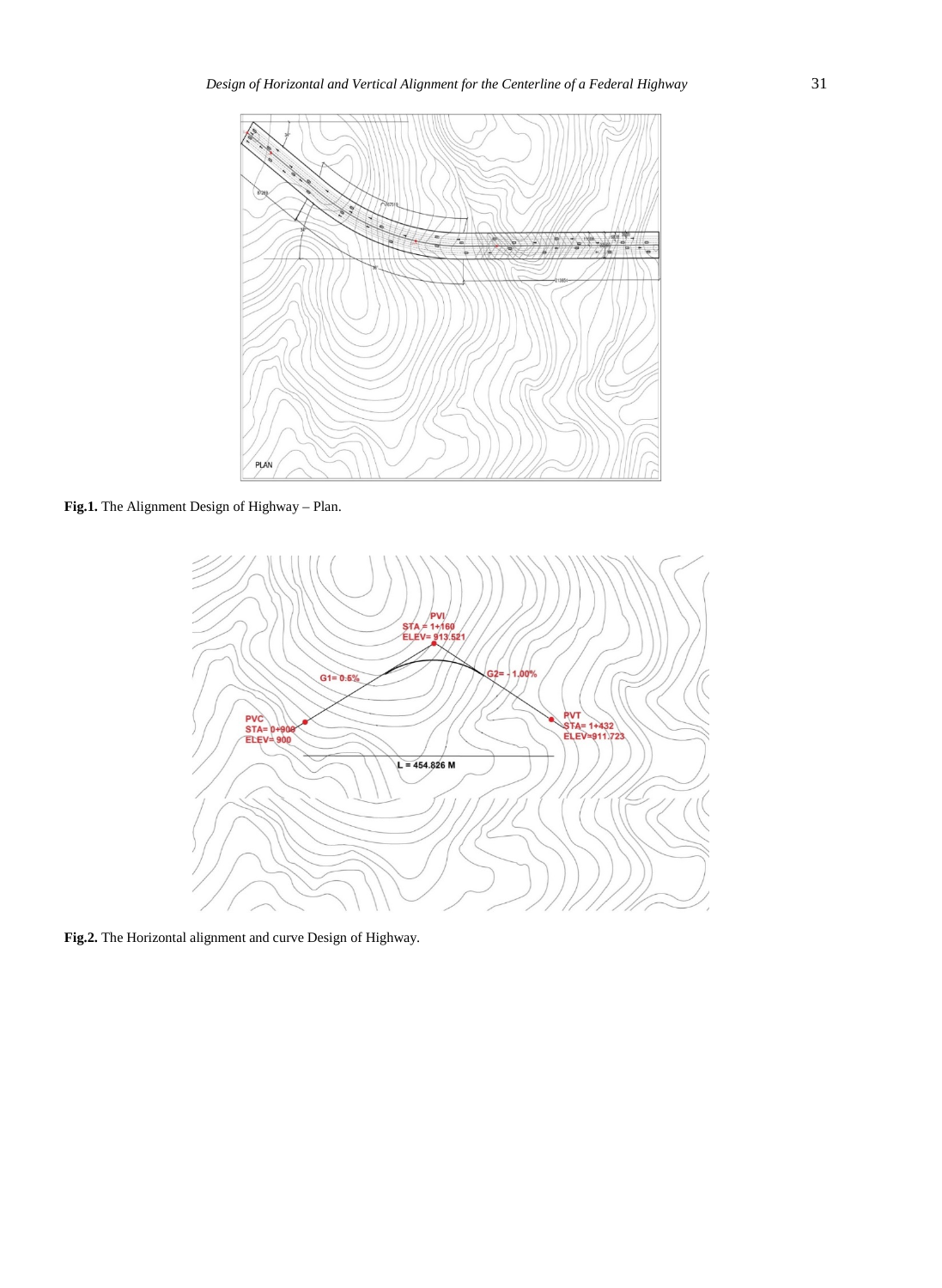

**Fig.3.** The Elevation of Highway - (Side – Front).



**Fig.4.** A Graph Sample Showing the Design of Highway Using AutoCAD.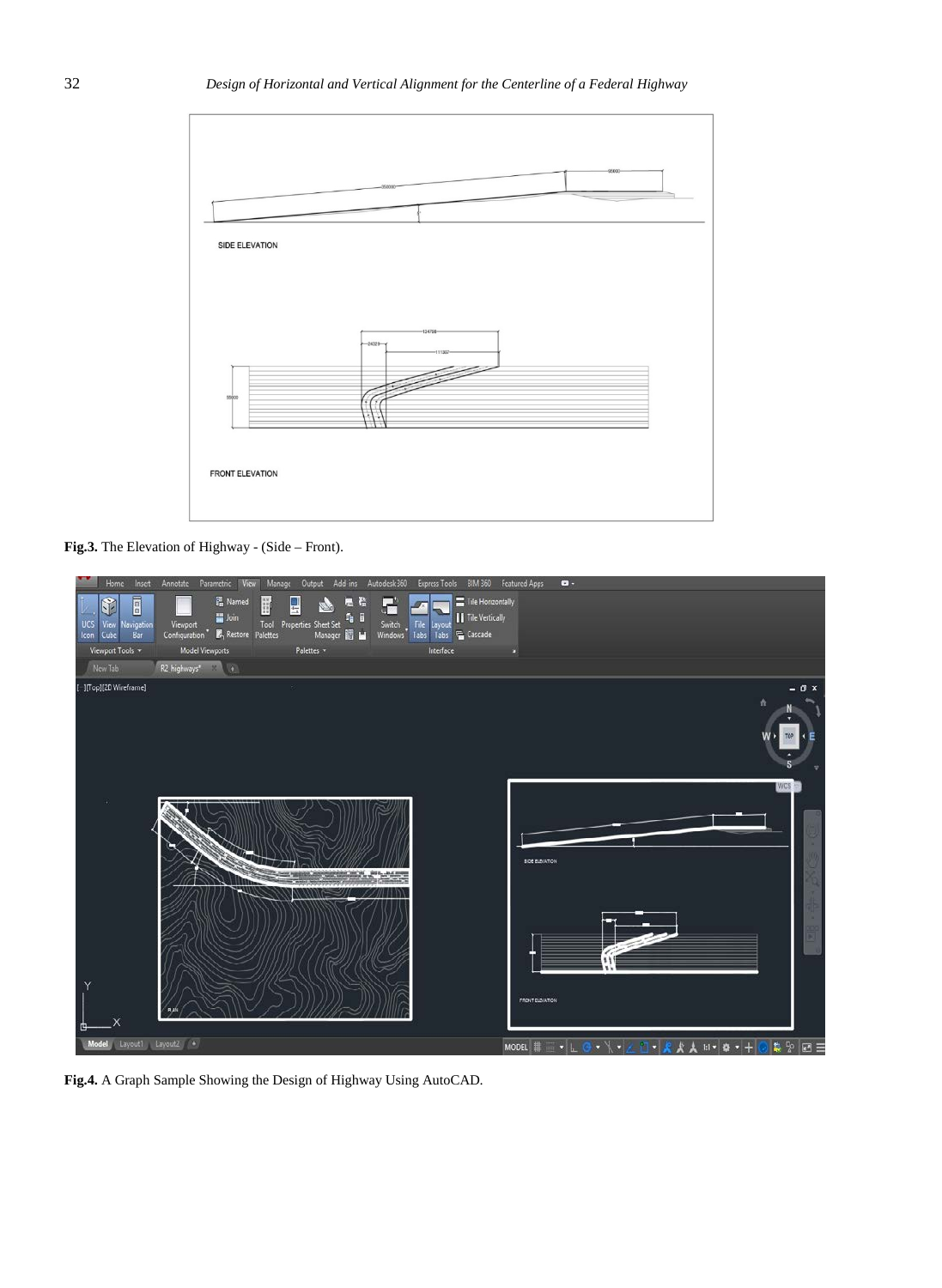## *3.2 Horizontal and vertical alignment*

In order to plan horizontal and vertical alignment, requirements and parameters must be taken into account for integrating horizontal and vertical curves in the alignment of a roadway. A horizontal curve on a road refers to alignment, or how straight the segment of the road is. A vertical curve refers to the increase in elevation of a pavement, or the road's "flatness". Driver and motor vehicle operating characteristics put the greatest constraints on curvature. In certain cases, the implementation of motor vehicle safety controls follows safety controls for cyclists and pedestrians, including those with disabilities. This suggests that the standards for vehicles are more stringent than those for pedestrians and bicyclists because adding a bend or a slope in a section of the road that meets the design requirements for a motor vehicle would also likely fulfil the standards for pedestrians and bicyclists [16].

Roads are not necessarily smooth and straight-they have vertical and horizontal curves to avoid or be compliant with existing constraints. Typically, alignment constraints include topographical variability, natural resource areas, ownership of lands, land usage, costs, and the environment. Curvilinear alignments must be implemented when the model faces these constraints [17]. Good alignment design is crucial in the effort to balance road user needs and protection with the importance of protecting the environmental integrity [18].

It is important to note the effects of combining the two when using a combination of horizontal and vertical curves. Further incremental change may be required in each case to safely reach a distance of sight, acceleration, and other needs [19].

The process of integrating horizontal and vertical elements into the design of a roadway starts with the definition of the planned corridor and the position of vital constraints to be considered for protection during the design process. The crucial constraints that guide the design process include, but are not limited to: project boundaries, private property, pedestrian functions, accessibility for individuals with disabilities, significant cultural (historical/archaeological) areas and features, managed wetlands, natural drainage courses, endangered species habitat, the intersection of roads and driveways, underground and overhead utilities, and rain facilities [20]. Early in the process, a balanced design must define these constraints and coordinate the vertical and horizontal location of the road to protect, maintain or fulfill and the requirement to the degree practicable. The designed plan is shown in Fig. 5. The designed vertical alignment with (Crest - Sag Curve) is shown in Fig. 6.



**Fig.5.** The designed highway plan.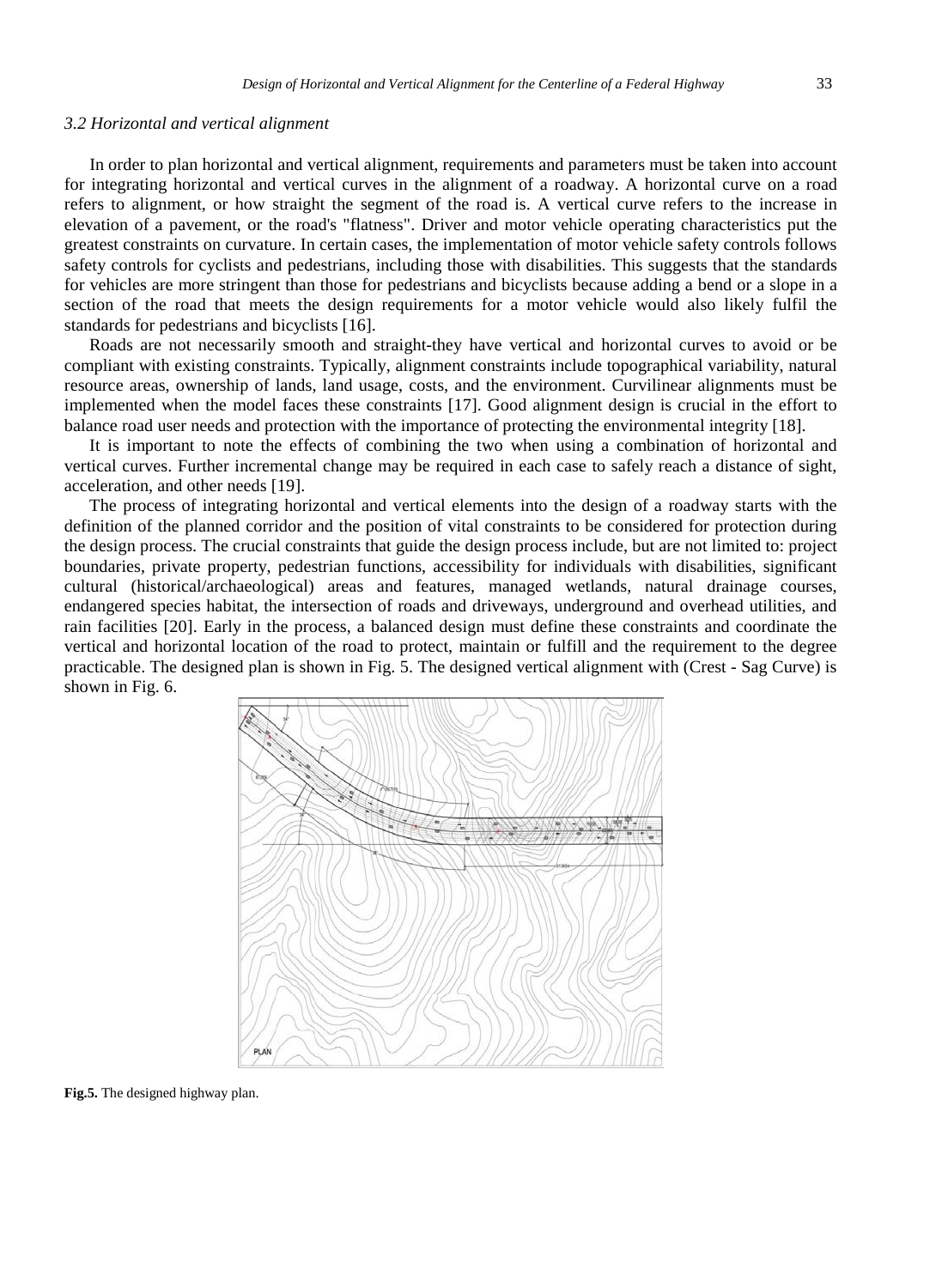# *3.3 Calculation of horizontal alignment design*

Depending on JKR standard: minimum radius: 465 m Proposed radius: 470 m

Based on the AutoCAD Drawing: ∆ is 36° (1)  $= 470 \text{ tan} (36/2) = 152.712 \text{ m}$  $L =$  $\frac{180 \times R}{\pi}$ <br>=  $\pi$  / 180 *x* 470 *x* 36 = 295.31  $(2)$ Calculation of Stationing based on the AutoCAD Drawing: Sta.  $PC = 5 + 152.000$ 

Sta. PI = Sta. PC + T =  $5 + 152 + 152.712 = 5 + 304.712$ Sta. PT = Sta. PC + L =  $5 + 152 + 295.31 = 5 + 447.31$ 

## *3.4 Calculation of vertical alignment design*

1: Crest Vertical Curve: According to Road Design Standard U6, and the speed design = 100 km/h. Depending on JKR Standard: the minimum  $SSD = 205$  m. Proposed SSD: 350 m  $G1 = +0.5\%$   $G2 = -1.00\%$ The total value of differences in both grades:  $\left(3\right)$  $=$   $|+0.5 - (-1.00)|$  $= 1.5 %$ Assume L < SSD<br>  $L = 2 (SSD) - (\frac{404}{A})$ 

 $\checkmark$ 

 $= 2 (350) - (404 / 1.5)$  $= 430.66$  m  $> 350$  m, SSD = 350 m, so our assumption was wrong. Assume L > SSD

$$
L = \frac{(A(\text{SSD})^2)}{404}
$$
  
= (1.5 (350)<sup>2</sup>) / 404 (4)

 $= 454.826$  m  $>$  SSD  $= 350$  m, so our assumption is RIGHT

We will proceed the  $L = 500$  m

- $\rightarrow$  Sta. PVC = 0 + 900
- $\rightarrow$  Elevation of PVC = 910 m
- $\rightarrow$  Sta.PVI = Sta.PVC +  $\frac{L}{2}$  (5)

 $= 0+900 + 500 / 2$ 

 $= 450.000$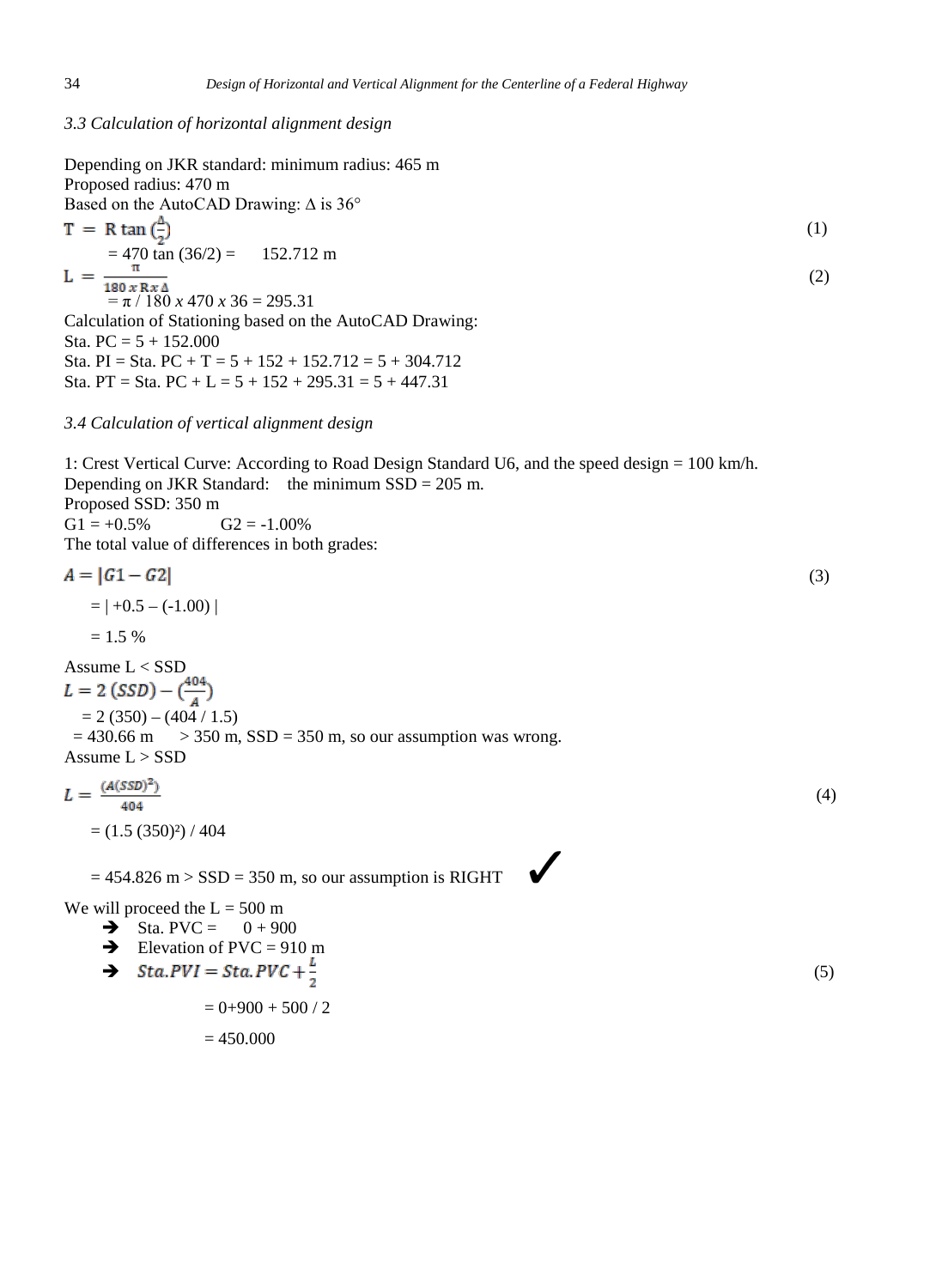→ *Elevation of PVI* = *Elevation of PVC* + *G1* 
$$
\left(\frac{L}{2}\right)
$$

\n
$$
= 910 + 0.005 (500/2)
$$

\n
$$
= 911.25 \text{ m}
$$

\n→ *Sta.PVT* = *Sta.PVT* +  $\frac{L}{2}$ 

\n
$$
= 1150 + (500/2)
$$

\n
$$
= 1400
$$

\n
$$
= 1400.000
$$

\n→ *Elevation of PVT* = *Elevation of PVI* + *G2*  $\left(\frac{L}{2}\right)$ 

\n
$$
= 913.521 + (-0.01) (500/2)
$$

\n
$$
= 911.021 \text{ m}
$$

\n→  $K = \frac{L}{A}$ 

\n
$$
= 500 / 1.5
$$

\n
$$
= 333.33 \rightarrow K
$$
 from JKR = 60 (for crest). So, it is accepted.

\n2: Sag Vertical Curve: According to Road Design Standard U6, and the speed design = 100 km/h.

\nDepending on JKR Standard: the minimum SSD = 205 m.

\nProposed SSD: 350 m

\nGI = -0.5%

\nG1 = -0.5% G2 = +1.00%

\nII = 1 - 0.5 = (+1.00)

\nI = 1.5 %

\nAsume L < SSD

\nI := 2 (SSD) - (404 / A)

 $L =$  $= 2 (350) - (404 / 1.5)$ 

 $= 430.67 \text{ m}$  > 350 m, SSD = 350 m, so our assumption is RIGHT Assume L > SSD  $L = (A (SSD)<sup>2</sup>) / 404$ 

 $=(1.5 (350) \cdot 2) / 404$ 

 $=$  454.82 m > SSD = 350 m, so our assumption is RIGHT We will proceed the  $L = 500$  m

 $\rightarrow$  Sta. PVC = 6+154  $\rightarrow$  Elevation of PVC = 862 m  $\rightarrow$  Sta. PVI = Sta. PVC + L / 2  $\rightarrow$  = 6+154 + 500 / 2

 $\rightarrow$  = 6+404

 $\rightarrow$  Elevation of PVI = Elevation of PVC + **G1** (L / 2)  $= 862 + (-0.005) (500/2)$ 

 $= 860.75$  m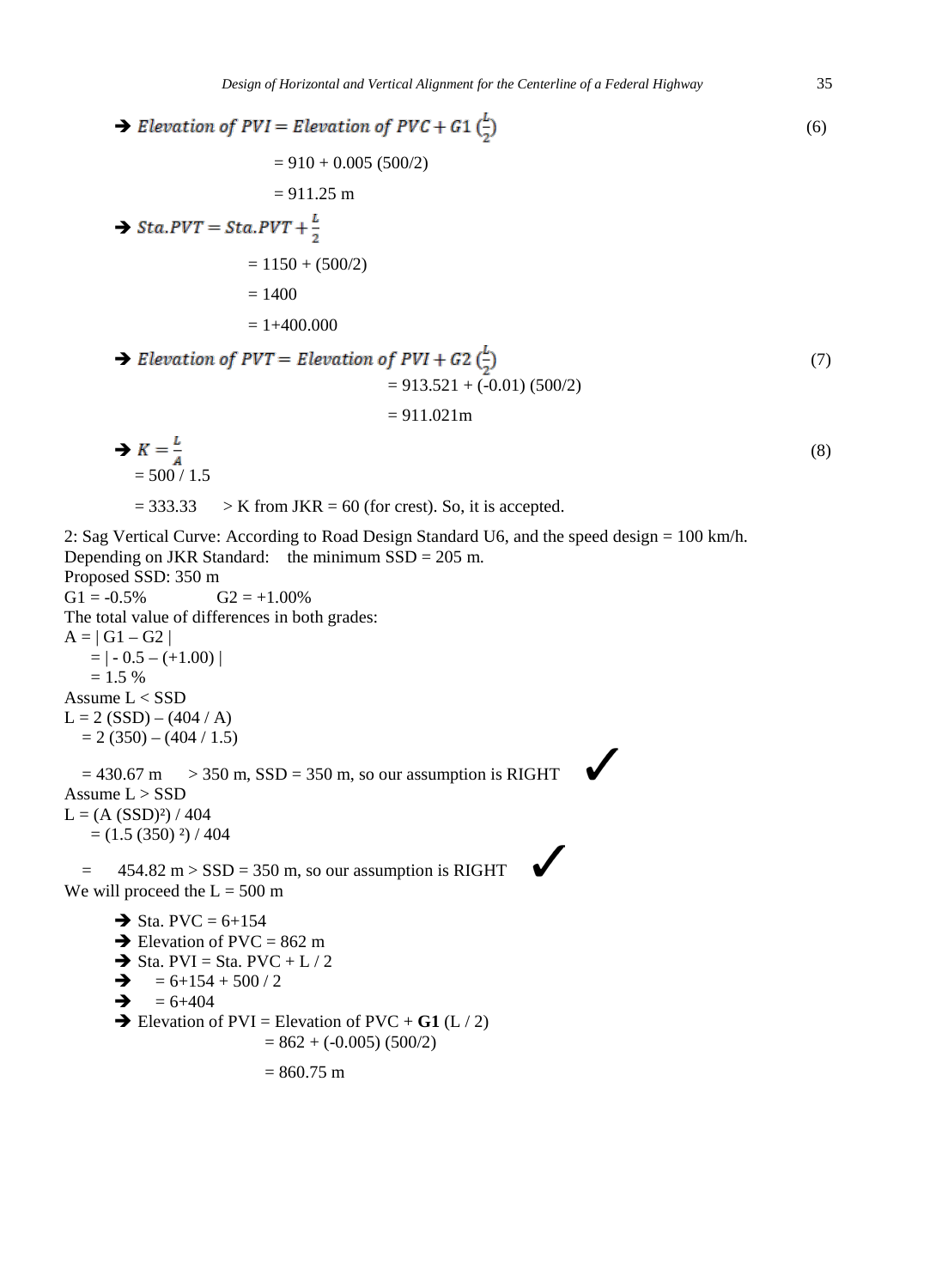$\rightarrow$  Sta. PVT = Sta. PVI + L/2  $= 6404 + (500/2)$  $= 6+654.00$  $\rightarrow$  Elevation of PVT = Elevation of PVI + **G2** (L / 2)  $= 860.75 + (+0.01) (500/2)$  $= 863.25$  m

 $\rightarrow K = L / A = 500 / 1.5 = 333.33$  > K from JKR = 40 (for sag). So, it is accepted.

Fig. 6. Illustrates the designed vertical alignment with (Crest - Sag Curve), the PVC, and elevation values for vertical crest curve, and vertical sag curve are shown based on the calculated data.



Fig.6. Vertical Alignment (Crest - Sag Curve).

### *3.5 Pavement design of road*

Some of the most critical elements of project planning are efficient pavement planning. The pavement is the most visible part of the highway for the motorist. The quality and suitability of the road are also measured by the smoothness or roughness of the pavement. Deficient conditions of pavement can lead to increased user costs and travel delays, braking and fuel usage, vehicle maintenance repairs and the possibility of increased crashes. The number of heavy load repetitions applied, such as single, tandem, tridem and quad-axle trucks, buses, tractor-trailers, and vehicles, significantly affect the life of the pavement. A correctly built paving system takes account of the loading applied [21].

A road pavement is a structure consisting of superimposed layers of engineered materials above the natural soil subgrade, the primary purpose of which is to distribute the vehicle loads applied to the subgrade. The pavement system should be capable of providing a reasonable riding quality surface, sufficient skid resistance, desirable light-reflecting properties, and low noise pollution. The ultimate goal is to ensure that the transmitted stresses due to wheel load are sufficiently minimized so that they do not surpass the sub-grade bearing potential. Two types of floors are commonly recognized as serving this function, namely flexible flooring, and rigid flooring. Pavement architecture is the principal component of road construction. Nearly one-third or half of the overall building costs should be taken into account in pavement design [22].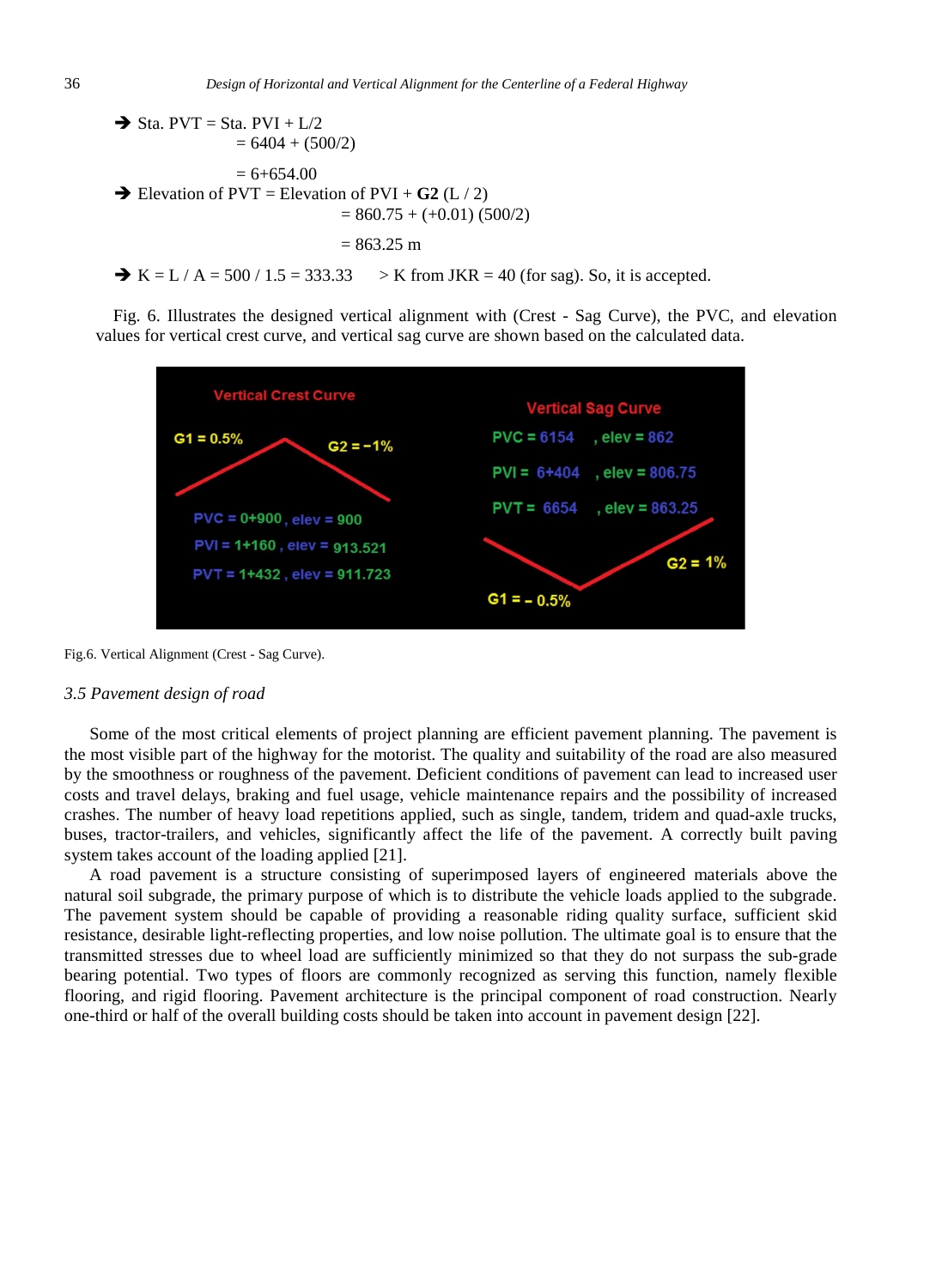#### *3.5.1 Pavement requirements*

O'Flaherty, (2002) [23] explained that an ideal pavement would fulfill the following demands:

- Enough thickness to spread the stresses of the wheel load to a secure value on the subgrade soil.
- Structurally sound to withstand the stresses put on it by all kinds.
- Adequate friction coefficient for stopping automobiles from skidding.
- Smooth surface offering comfort even at high speed for road users.
- Makes the least of the noise from moving vehicles.
- Dust confirmation surface so that the visibility loss will not affect traffic safety.
- Impermeable surface, so that the soil is well covered from subgrades.
- Long product life with low cost of maintenance.

# *3.5.2 Types of pavement*

The pavements can be divided into two, flexible pavements and rigid pavements, depending on the structural performance. In versatile pavements, wheel loads are moved through the granular structure through grain-to-grain contact of the aggregate. Having less flexural energy, the flexible pavement works like a flexible sheet (e.g. bituminous road). On the contrary, wheel loads are moved to subgrade soil in rigid pavements by the flexural strength of the pavement, and the pavement serves as a rigid plate (e.g. cement concrete roads). Besides this, composite pavements are also available. The ideal pavement with the most desirable characteristics is a thin layer of flexible pavement over the rigid pavement. These pavements are, however, rarely used in new construction due to the high cost and complex analysis needed.

Pavings form the basic supporting framework for motorway transport. Each pavement layer has a multitude of functions that must be taken into account during the design process. Depending on the traffic conditions various types of pavements may be implemented. Improper design of pavements leads to early failure of pavements which also affect the quality of the riding [24].

There are various forms of pavement design, such as flexible pavement, rigid pavement and semi-rigid pavement. There are some factors influencing the selection of such pavements which are initial costs, the availability of good materials, maintenance costs, environmental conditions, the availability of industrial waste and the volume of traffic.

Design of a road pavement for a 2-lane highway will be calculated to the average daily traffic: For our pavement design, we decided to select Flexible pavement design with unmodified bitumen and granular base.

## *3.5.3 Calculation of pavement design*

Traffic Category: ESALYt (base year) = ADT x 365 x Pcv x LEF x L x T = 0.307 Million Design Traffic over 20 years: ESALDES = ESALYS x TGF

> $= 0.307$  x TGF  $= 9.142$  Million

Subgrade Category: Probability 85.3 %,  $Zr = 1.28$ The Characteristics CBR value used for design = 13.1% FULL DEPTH OF ASPHALT PAVEMENT Traffic Category:  $ESALYYt = 1.289$  Million The design traffic over 20 years: ESALDES = 40.44 Million Reliability =  $94%$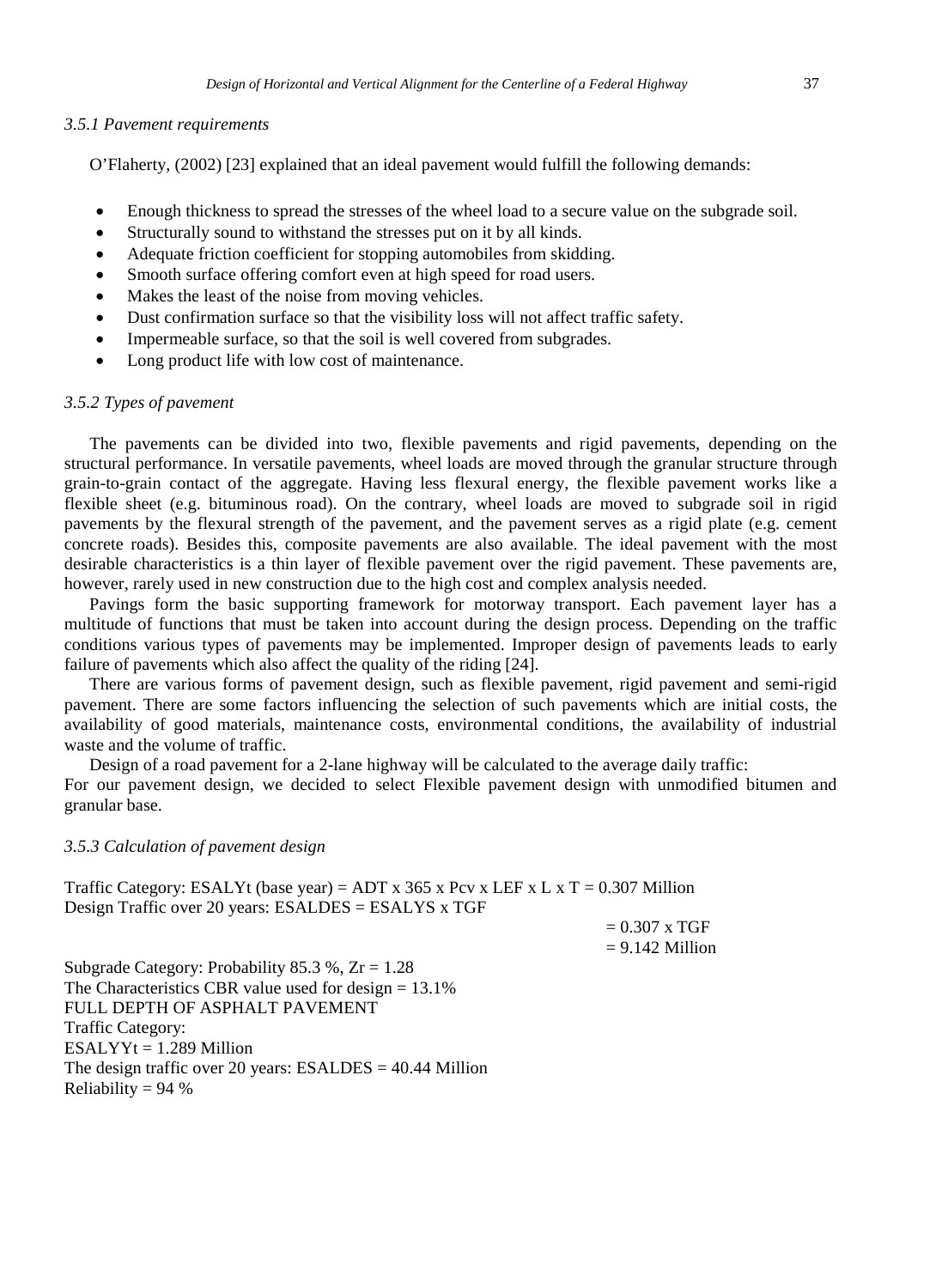So, the Zr (Standard normal curve)  $= 1.555$  % Subgrade Category: The used characteristics sub grade Modulus value for design = 121 MPa

## **4. Results and Discussion**

Based on the topography map that is given, the federal highway project has been designed. To design the road, there will be cut or fill in building the project. In our project, both cut and fill were needed. As the beginning of our design, more excavation is needed because we designed the road in a lower surface. This is very economical and will reduce the cost of the project because if it has the opposite direction, we were in need to fill more with soil from the beginning and this will cost a lot.

*4.1 Horizontal alignment of the designed highway which has the following data:*

The station PC of the horizontal curve  $= 5+152.000$ The station  $PI = 5+304.712$ 

The station  $PT = 5+447.31$ 

According to JKR standard, the minimum radius is 465m, however the radius for our horizontal curve design we propose 470 m which is greater than the minimum radius. Therefore, the horizontal curve's radius is adequate for our design.

The circular length of the horizontal curve is 295.31m, and spiral or transition curve is 0 m, since JKR standard highway does not have transition curve and the lanes are wide enough.

# *4.2 Vertical alignments of the designed highway*

The minimum SSD from JKR is 205m, however the SSD we designed is 350m. This indicates that the length is very suitable and sufficient to provide us with a safer stopping distance for the drivers in the transportation. Depending on the SSD, the length of the curve is 500 m and after the calculation the K value is 333.33. This indicates that the K value reaches the minimum requirement of standard  $K = 60$  for the crust vertical curve and K= 40 for the sag vertical curve. The two vertical alignments have the following data:

# *4.2.1 The first vertical alignment (crest):*

The station  $PVC = 0+900.000$ The elevation  $PVC = 910.000$  m The station  $PVI = 1+150.000$ The elevation  $PVI = 911.25$  m The station  $PVT = 1+400.000$ The elevation  $PVT = 911.021$  m Initial Gradient,  $G1 = 0.5$  % Final Gradient,  $G2 = -1.00\%$ 

*4.2.2 The second vertical alignment (sag):*

The station  $PVC = 6+154.000$ The elevation  $PVC = 862.000$  m The station  $PVI = 6+404.000$ The elevation  $PVI = 860.750$  m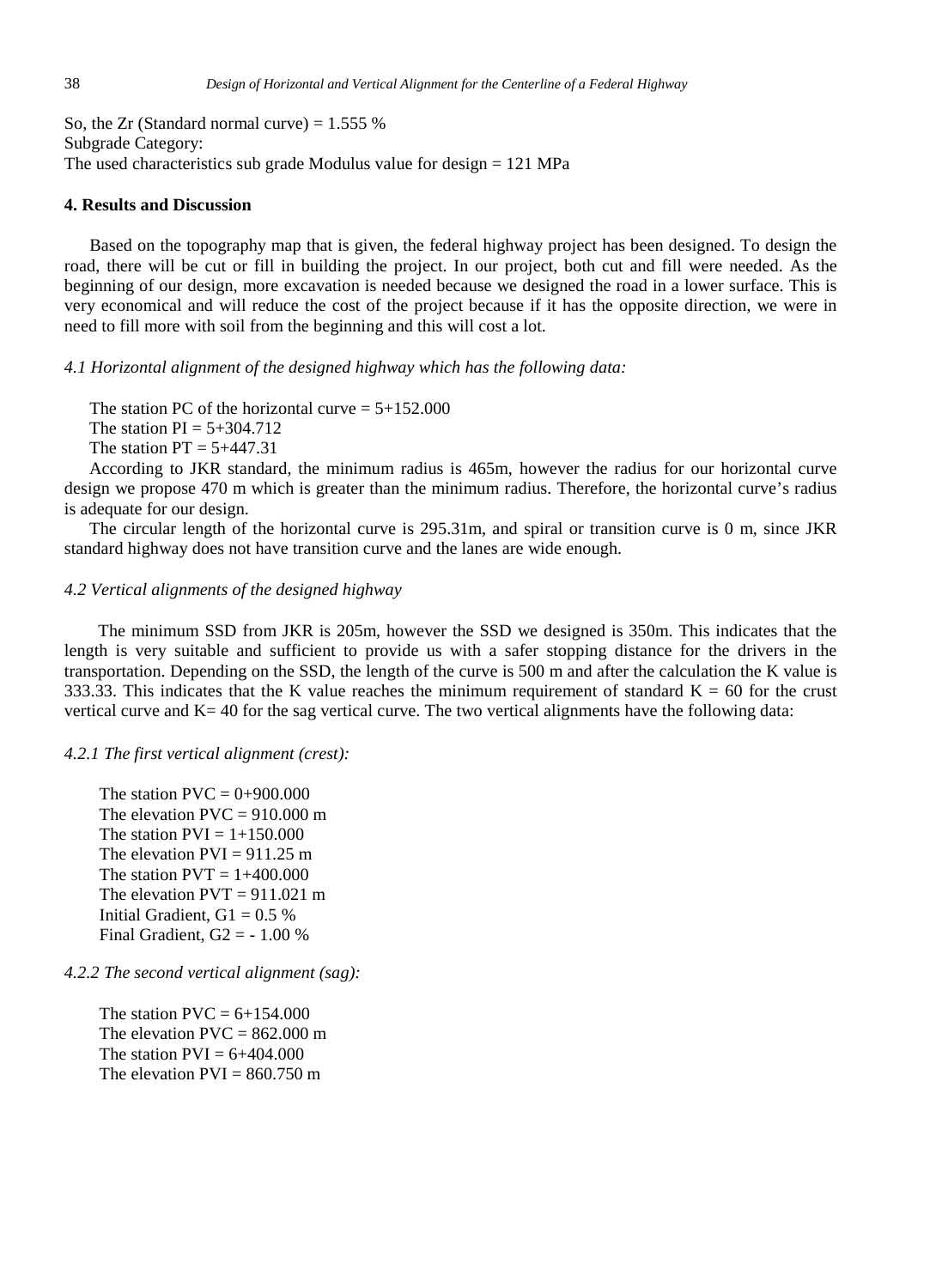The station  $PVT = 6+654.000$ The elevation  $PVT = 863.250$  m Initial Gradient,  $G1 = -0.5\%$ Final Gradient,  $G2 = 1.00 %$ 

 The purpose of choosing low-value gradient is that we wanted to design a road with adequate and gentle slope for safer driving circumstances. For our pavement design, we decided to select Flexible pavement design with unmodified bitumen and granular base.

Traffic Category: ESALYt (base year)  $= 9.142$  Million Subgrade Category: Probability 85.3 %  $Zr = 1.28$ The Characteristics CBR value used for design = 13.1% Full Depth of Asphalt Pavement Traffic Category:  $ESALYYt = 1.289$  Million The design traffic over 20 years: ESALDES = 40.44 Million Reliability =  $94\%$ So, the Zr (Standard normal curve)  $= 1.555$  % Subgrade Category: The used characteristics sub grade Modulus value for design = 121 MPa

 The road has been designed in a lower surface which is very economical and mets the objective of the study. Furthermore, the horizontal curve's radius was adequate. The reliability of the designed highway was 94 percent which shows that the designed highway has an adequate, accurate, and economical system.

#### **5. Conclusion**

 In the conclusion of this project, it's proven that the designed highway has an adequate, accurate, and economical system based on the proposed data. Through this highway design project, time-consuming travel, road duration, and the accident will be decreased. The construction cost and pavement design have been done according to the Malaysian public works department for the federal roads system (JKR). The reliability of the designed highway was 94 percent. Referring to the JKR standard and comparing our data to the highest standard highway system, this designed project met the designing requirements and fulfilled the goals and objectives of this project.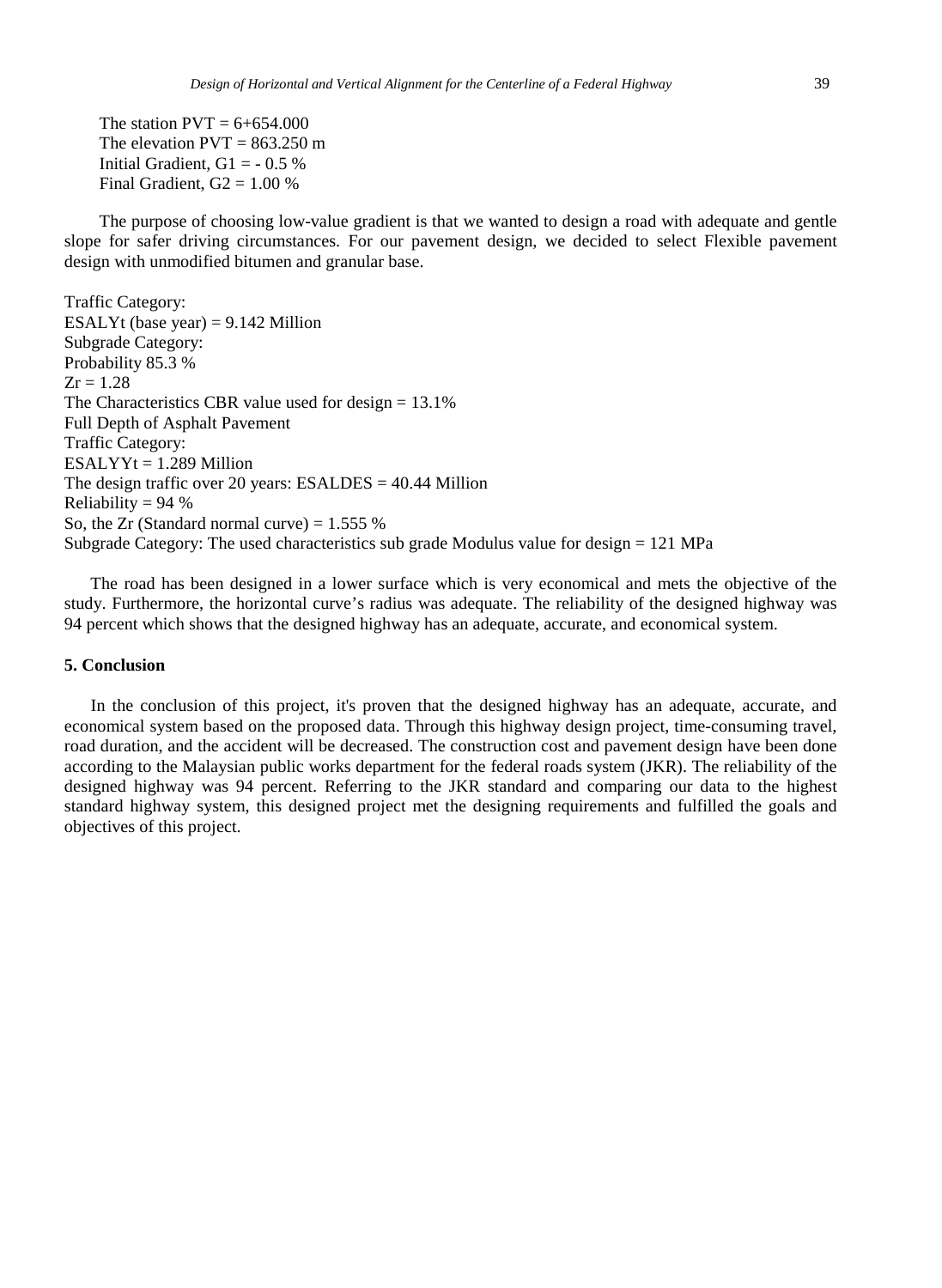# **APPENDICES**

|                   |     | DESIGN STANDARD                                                     |              |     | U6         |    |         | U <sub>5</sub> |         | U4                                                                                                                                                                                                                                                                                                                                                                                                                  |          |                   | U <sub>3</sub> |    |       | U <sub>2</sub> |    |    | Ui        |             |                 | Ula         |                |
|-------------------|-----|---------------------------------------------------------------------|--------------|-----|------------|----|---------|----------------|---------|---------------------------------------------------------------------------------------------------------------------------------------------------------------------------------------------------------------------------------------------------------------------------------------------------------------------------------------------------------------------------------------------------------------------|----------|-------------------|----------------|----|-------|----------------|----|----|-----------|-------------|-----------------|-------------|----------------|
| lo<br>$\tilde{ }$ | 12  | <b>THE SECTION</b>                                                  |              |     | FЩ         |    | PARTIAL |                |         | PARTIAL                                                                                                                                                                                                                                                                                                                                                                                                             |          | <b>PARTIAL NL</b> |                |    |       | м              |    |    | NT.       |             |                 | ш           |                |
|                   |     |                                                                     |              |     |            |    |         |                |         |                                                                                                                                                                                                                                                                                                                                                                                                                     |          |                   |                |    |       |                |    |    |           |             |                 |             |                |
| Ŀт                | ß   | AMEA TYPE                                                           |              |     | п          | п  |         | ı              | Ħ       |                                                                                                                                                                                                                                                                                                                                                                                                                     | П        |                   | ì              | П  |       | п              | п  |    | ı         | Ш           |                 | 11          | Ш              |
|                   |     | <b>MERCHAND</b><br>1411                                             | <b>Carlo</b> |     | ¥          | м  | m       | 60             | 50      | 7060                                                                                                                                                                                                                                                                                                                                                                                                                | 50       | m                 | 50 40          |    | ю     | 40             | 30 | ۵  | 30 20     |             | L۵              | $30 - 10$   |                |
| ÷                 | k1  | wE.                                                                 | ы.           |     | м          |    |         | an t           |         | u. Lu                                                                                                                                                                                                                                                                                                                                                                                                               | ٠        |                   | aul            |    |       | 1h             |    |    | ÷ni       |             |                 | us:         | $\blacksquare$ |
|                   | ŝΙ  | <b>BOLDENTILI</b><br><b>ZALICENTIN</b><br><b>STRICTURES &gt; Wm</b> | m<br>m       |     |            |    |         |                |         | $3.00\begin{array}{l} 3.00\end{array} 2.50\begin{array}{l} 2.00\end{array} \begin{array}{l} 3.00\end{array} 2.50\begin{array}{l} 3.00\end{array} 2.50\begin{array}{l} 2.00\end{array} 2.00\begin{array}{l} 2.00\end{array} \begin{array}{l} 1.50\end{array} \begin{array}{l} 1.50\end{array} \begin{array}{l} 1.50\end{array} \begin{array}{l} 1.50\end{array} \begin{array}{l} 1.50\end{array} \begin{array}{l} 1$ |          |                   |                |    |       |                |    |    |           |             |                 | 050 1       | 1.50 1.50 1.50 |
|                   | ß   | MFILAN WIDTH (MANAMAD)                                              | ٠            |     |            |    |         |                |         | 14.0 3.50 3.00 3.00 2.50 2.00 2.50 2.00 1.50 2.00 1.50 1.00                                                                                                                                                                                                                                                                                                                                                         |          |                   |                |    |       | NA             |    |    | <b>NA</b> |             |                 | NA          |                |
|                   | G   | MFILAN WIDTH OFSIBARI FI                                            | m            |     |            |    |         |                |         | 112-009- 6.00 9.00 6.50 4.00 7.50 5.00 3.00 6.00 4.00 2.00                                                                                                                                                                                                                                                                                                                                                          |          |                   |                |    |       | w              |    |    | W         |             |                 | WA          |                |
|                   | HO. | <b>MARSHAL STRP (WDTD)</b>                                          | п            |     | 0.50       |    |         | 0.50           |         | 025                                                                                                                                                                                                                                                                                                                                                                                                                 |          |                   | 025            |    |       | 0.00           |    |    | 0.00      |             |                 | 0.00        |                |
|                   | 11  | MINIMUM BESEVE WOTH                                                 | п            |     | ۵O         |    |         | 50             |         | 40/301                                                                                                                                                                                                                                                                                                                                                                                                              | ь        | 30/201b           |                |    |       | 20             |    |    | 11        |             |                 | 12          |                |
|                   | 12  | <b>STOPPING SHAFT DISTANCE</b>                                      | m            |     | 205 140 85 |    | 140 85  |                | 65      | 11585                                                                                                                                                                                                                                                                                                                                                                                                               | 65       | 85 65 45          |                |    | R5 45 |                | 30 |    | 45 30 20  |             |                 | 45~ 30 20   |                |
|                   | ł3  | <b>PASSAN SIGHT DISTANCE</b>                                        | п            |     | w          |    |         |                |         | <b>550 450 350 500 450</b>                                                                                                                                                                                                                                                                                                                                                                                          | 350      | 450 350 300       |                |    |       | 350 300 250    |    |    |           | 300 250 200 |                 | 300 250 200 |                |
|                   | H4  | или и в                                                             | ٠            |     |            |    |         |                |         | 465 280 150 280 150 100 210 150                                                                                                                                                                                                                                                                                                                                                                                     | 100      | 150 100 60        |                |    |       | 100 60 35      |    | 60 | 35 15     |             |                 | 60 35 15    |                |
|                   | 15  | MINIMUM ISIGNE OF SPIRAL                                            | п            |     |            |    |         |                | AF INTE |                                                                                                                                                                                                                                                                                                                                                                                                                     | $4 - 48$ |                   |                |    |       | MA             |    |    | WA        |             |                 | WA          |                |
|                   | r   | <b>MAYINEM SEPREDIKATION</b>                                        | <b>UD</b>    |     | в          |    |         | 0.06           |         | loos                                                                                                                                                                                                                                                                                                                                                                                                                |          |                   | 0.06           |    |       | 0.06           |    |    | Ш         |             |                 | 006         |                |
|                   | 17  | MAXIMUM ERADE DESIRABLEI                                            |              |     | 4          | 5  |         | 5              | 6       | 56                                                                                                                                                                                                                                                                                                                                                                                                                  | 7        |                   | 7              | 8  |       | 8              | ۹  |    | 8         | ۹           |                 | 8           | ۹              |
|                   | ł8  | <b>MAY NEW CRAIN</b>                                                |              |     | 7          | 8  |         | 8              | 9       | 89                                                                                                                                                                                                                                                                                                                                                                                                                  | 10       |                   | 10             | 12 | 10    | 12             | 15 | 10 | 12        | 15          | 10              | 12          | 15             |
|                   | 19  | COST VERTICAL CONVERTI                                              |              | ko  | 30         | 15 | 30      | 15             | 10      | 2215                                                                                                                                                                                                                                                                                                                                                                                                                | 10       | 15                | 10             | 10 |       | 10             | 5  | 10 | 5         | 5           | 10              | 5           | 5              |
|                   | l20 | SAR VERTICAL CARVE OD                                               | 1.           | l40 | 28 15      |    | 28      | 15             | 12      | 120 15                                                                                                                                                                                                                                                                                                                                                                                                              | 12       | h5                | 12             | 10 | 12    | 10             | 8  | 10 | 8         | 8           | 10 <sup>8</sup> |             | 8              |

JKR Standard Design of Highway U6

# **References**

- [1] Garber NJ, Hoel L a (2009) Traffic and highway engineering
- [2] Raji SA, Zava A, Jirgba K, Osunkunle AB (2017) Geometric Design of a Highway Using Autocad Civil 3d. Geom Des a Highw Using Autocad Civ 3d 4:2458–9403
- [3] Kaparias I (2017) Assessing network-level walkability in relation to highway design standards: the case study of Luxembourg. 1–13
- [4] Horowitz R, Varaiya P (2000) Control design of an automated highway system. Proc IEEE. https://doi.org/10.1109/5.871301
- [5] Malyshkina N V., Mannering FL (2010) Empirical assessment of the impact of highway design exceptions on the frequency and severity of vehicle accidents. Accid Anal Prev. https://doi.org/10.1016/j.aap.2009.07.013
- [6] Torbic, D.J., D.W. Harwood, D.K. Gilmore, R. Pfefer, T.R. Neuman, K.L. Slack, and K.K. Hardy. A Guide for Reducing Collisions on Horizontal Curves, NCHRP Report 550, Volume 7. Transportation Research Board, National Research Council, Washington, D.C., 2004.
- [7] Glennon, J.C., T.R. Neuman, and J.E. Leisch. Safety and Operational Considerations for Design of Rural Highway Curves, FHWA-RD-86-035, Federal Highway Administration, U.S. Department of Transportation, Washington, D.C., 1985.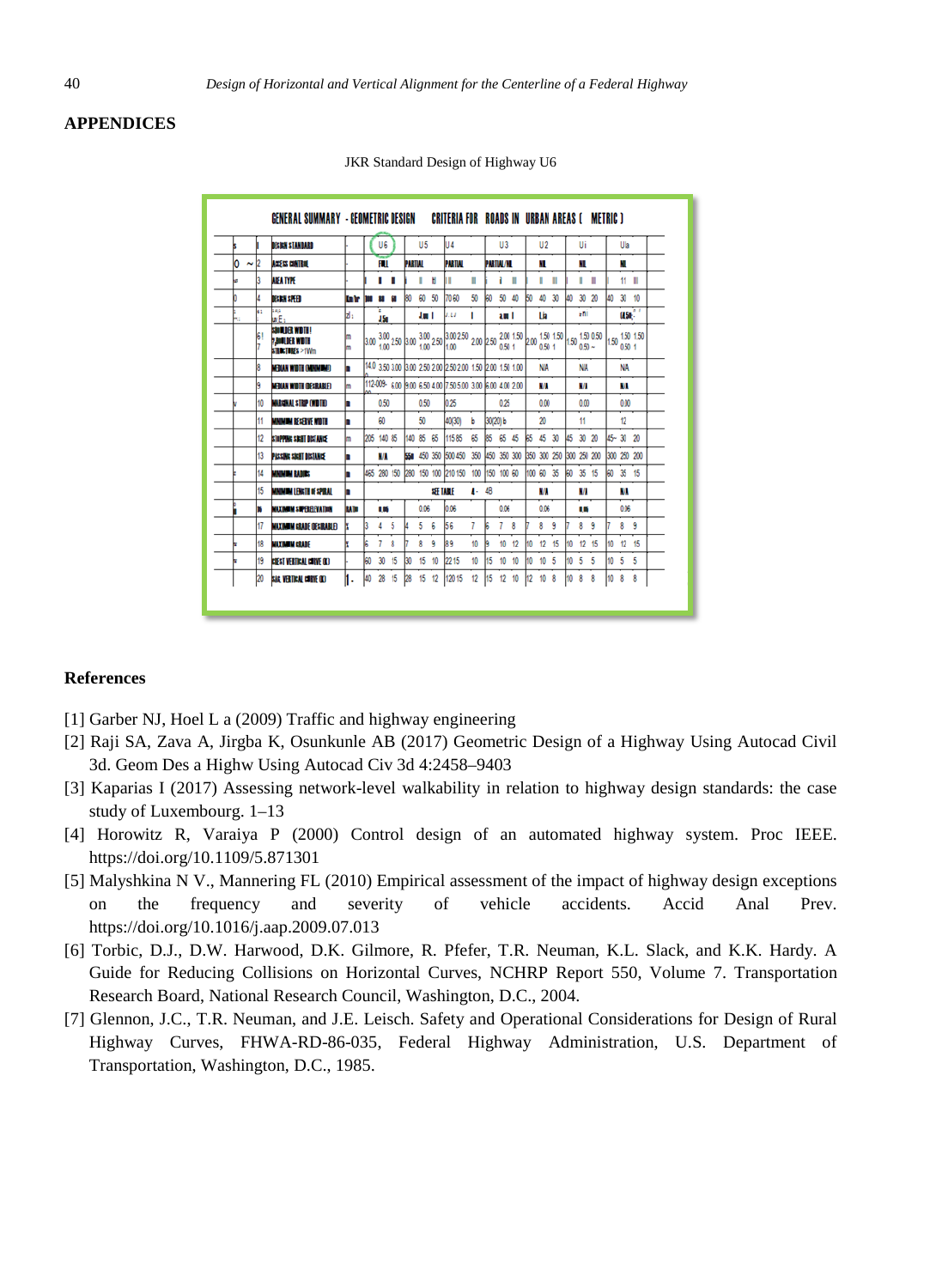- [8] Fitzpatrick, K., K. Balke, D.W. Harwood, and I.B. Anderson. Accident Mitigation Guide for Congested Rural Two-Lane Highways, NCHRP Report 440, Transportation Research Board, National Research Council, Washington, D.C., 2000.
- [9] Minnesota Department of Transportation. Minnesota Strategic Highway Safety Plan. Minnesota Department of Transportation, St. Paul, MN, June 30, 2007.
- [10] Easa, S.M. and Q.C. You. Collision Prediction Models for Three-Dimensional Two-Lane Highways. In the Transportation Research Record: Journal of the Transportation Research Board, Number 2092, National Research Council, Transportation Research Board, Washington, D.C., 2009, pp. 48-56.
- [11] Schneider IV, W.H., K. Zimmerman, D. Van Boxel, and S. Vavilikolanu. Bayesian Analysis of the Effect of Horizontal Curvature on Truck Crashes Using Training and Validation Data Sets. In the Transportation Research Record: Journal of the Transportation Research Board, Number 2096, National Research Council, Transportation Research Board, Washington, D.C., 2009, pp. 41-46.
- [12] Bonneson, J.A. and M.P. Pratt. Model for Predicting Speed Along Horizontal Curves on Two-Lane Highways. In the Transportation Research Record: Journal of the Transportation Research Board, Number 2092, National Research Council, Transportation Research Board, Washington, D.C., 2009, pp. 19-27.
- [13] Fitzpatrick, K., L. Elefteriadou, D.W. Harwood, J.M. Collins, J. McFadden, I.B. Anderson, R.A. Krammes, N. Irizarry, K.D. Parma, K.M. Bauer, and K. Passetti. Speed Prediction for Two-Lane Rural Highways, FHWA-RD-99-171, Federal Highway Administration, U.S. Department of Transportation, McLean, VA, August 2000.
- [14] Fitzpatrick, K., I.B., Anderson, K.M. Bauer, J.M. Collins, L. Elefteriadou, P. Green, D.W. Harwood, N. Irizarry, R. Koppa, R.A. Krammes, J. McFadden, K.D. Parma, K. Passetti, B. Poggioli, O. Tsimhoni, and M.D. Wooldridge. Evaluation of Design Consistency Methods for Two-Lane Rural Highways, FHWA-RD-99- 173, Federal Highway Administration, U.S. Department of Transportation, McLean, VA, August 2000.
- [15] Malaysia, Standard (2012) Malaysian Standard. Chrysanth Stand
- [16] Findley DJ (2016) Highway Geometric Design. In: Highway Engineering: Planning, Design, and **Operations**
- [17] Chang AS, Tsai CY (2015) Sustainable design indicators: Roadway project as an example. Ecol Indic. https://doi.org/10.1016/j.ecolind.2015.01.036
- [18] Ko M, Lord D, Zietsman J (2012) Environmentally conscious highway design for crest vertical curves. Transp Res Rec. https://doi.org/10.3141/2270-12
- [19] Findley DJ (2016) Horizontal and Vertical Alignment. In: Highway Engineering: Planning, Design, and **Operations**
- [20] Gibreel GM, Easa SM, El-Dimeery IA (2001) Prediction of operating speed on three-dimensional highway alignments. J Transp Eng. https://doi.org/10.1061/(ASCE)0733-947X(2001)127:1(21)
- [21] Pearson D (2011) Pavement Design. In: Deterioration and Maintenance of Pavements
- [22] Santos J, Ferreira A (2013) Life-cycle cost analysis system for pavement management at project level. Int J Pavement Eng. https://doi.org/10.1080/10298436.2011.618535
- [23] O'Flaherty, C.A. Introduction to pavement design. Highways 2002, 225–266, doi:10.1016/b978-075065090-8/50011-9.
- [24] Austroadds (2018) Guide to Pavement Technology Part 2: Pavement Str